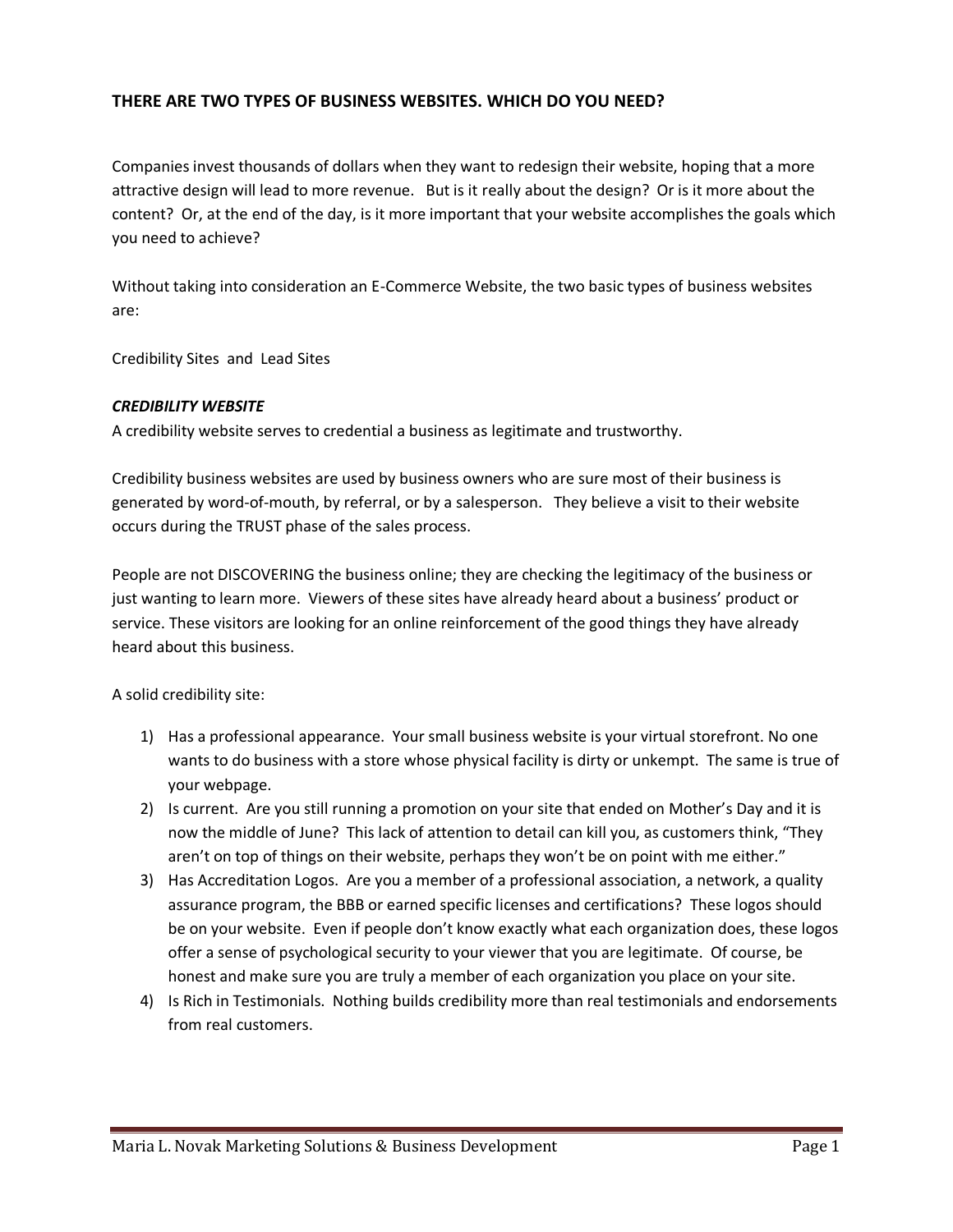Remember…

A credibility page is for those potential customers who are already familiar with your company and looking for an additional means of information. It appeals to people who are already thinking of doing business with you.

#### *LEAD GENERATION WEBSITE*

The second type of business website is a lead generation site. This type of website contains most of the same attributes as a credibility site, however, it must take things farther.

A lead site is designed to be an initial point of contact with your business' service or product. It is designed to help people discover you online when they have little or no previous knowledge of your existence.

Here is what you additionally need:

# **1) Strong SEO**

Nothing is more important to a lead generation site than where it ranks on Google, Bing, Yahoo and the other search engines. When people search looking for a product or service you offer, you must show up on page one! You must have your website and each page on your site optimized to be found on search engines. This is called on-page SEO. You must also work on external SEO. External search engine optimization efforts are an ongoing process where an expert garners quality links created on other high authority sites that point back to your website. Unless you have tons of time and enjoy a steep learning curve, don't try this on your own because if you get it wrong, Google will bury you.

# **2) Possible Paid Online Advertising**

While organic ranking is ideal, you MUST get in front of your potential customer. People need to find your business organically (that is, they search a product or service you offer and you rank high on Google; this naturally takes time). In the interim, a paid advertisement on a search engine can get you in front of your audience quickly.

# **3) Landing Pages**

These paid ads should point to SPECIFIC pages on your site that relate directly to the ad content. A landing page helps convert visitors because it is tailored as the solution to an exact problem or need that the person just searched.

# **4) Strong Call To Actions and Capture Mechanisms**

Bright contact buttons and phone numbers are important to gain contact. They should stand out sharply from other elements on your page. An email capture field should be present. Consider providing visitors the option to sign up for educational newsletters and specials if they provide their email.

# **5) Ongoing Content**

In order to target existing keywords that people search, you'll need fresh posts. And connecting your site to your Social Media will increase this content.